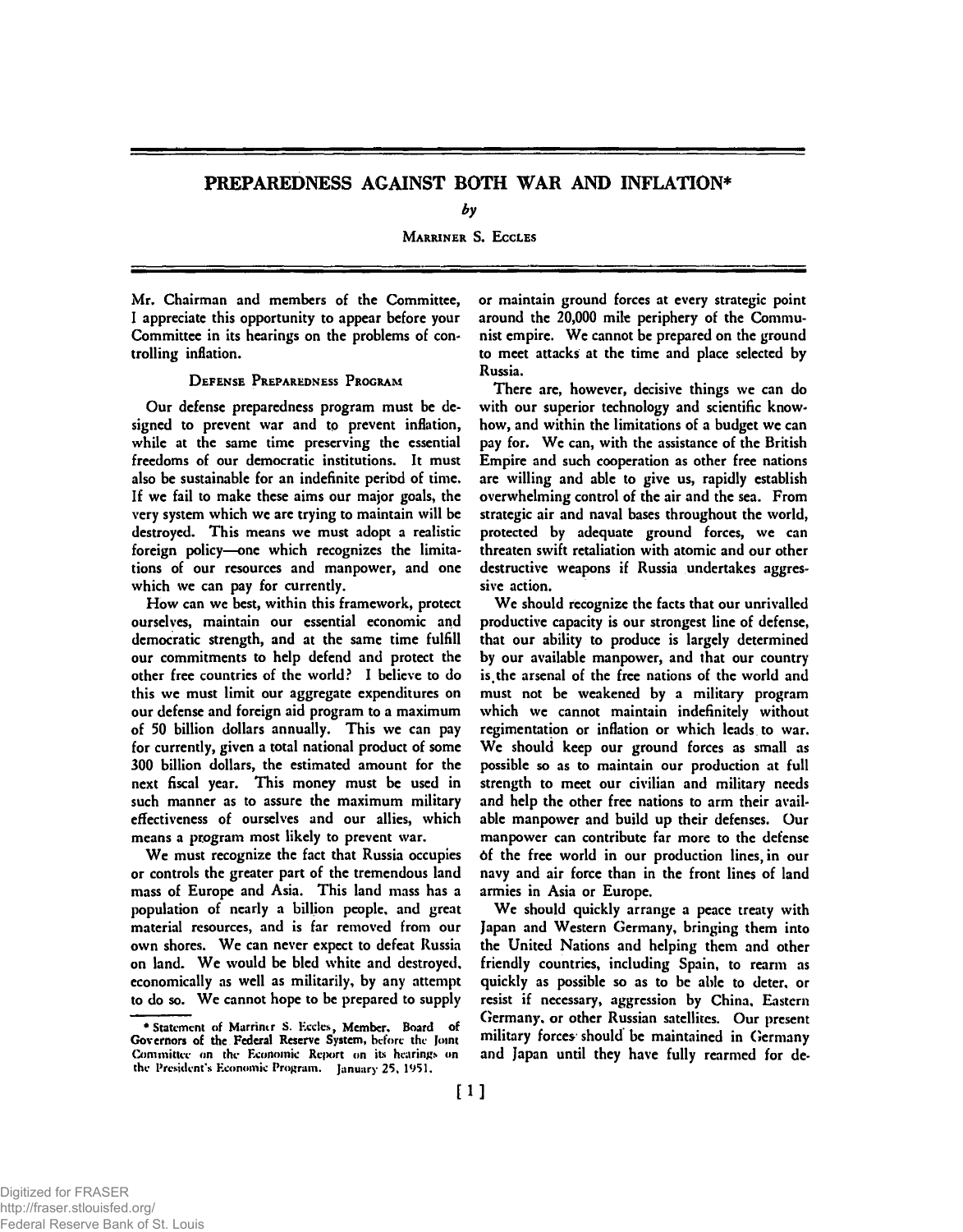fense. Neither they nor the other free countries can be expected to resist successfully direct attacks by Russia. The addition of such land forces as we could send, and at the same time maintain our supremacy on the production line, and in the air, and on the sea cannot be expected to provide the balance of power necessary to deter, contain, or defeat the Russians.

Russia should know that direct attack by her would mean war with the rest of the free world war in the air, on the sea and on the land, involving atomic and all other weapons of destruction. This threat of world-wide total war will, I believe, deter the Soviet Union, because it would mean her destruction as well as that of her enemies. A world war would be an atomic war or worse, a war that could not be won by any nation or group of nations, a war that might mean the destruction of civilization. For that reason, we should not think or talk of war as being inevitable. We can, I believe, by the plan I have outlined, make it so costly for Russia to start war that she will not dare attempt it.

Under the protection of American and British air and sea power the free nations on the periphery of the Soviet empire can rapidly rearm with the great help we can give them from our production lines.

We should not attempt to rebuild great military strength in either Germany or Japan for possible war with Russia. Russia may not be willing to tolerate the reconstruction of great military forces of Western powers on her borders, any more than we would if our positions were reversed. I do not believe Germany or Japan will be parties to such a program. It would seem that they do not propose to be the battleground for the defense of the Western world. I believe we must plan on Germany and Japan developing as defensively armed neutral areas, between the Communistic and the Western world.

War can be avoided, I believe, if we do not attempt to build up international competitive and threatening military forces in Japan or on the continents of Europe or Asia. Any attempt to do so is likely to provoke aggression—great standing armies cannot be mobilized, facing each other for long periods of time, without war. In any case, what is the stopping point of expansion and how do you ever demobilize them?

We should not make any commitment to use

the atomic bomb only if it is used against us first. Such a commitment offers us no protection. We must retain the initiative for use of all our weapons, including the atomic bomb. Any defense preparedness program may mean an uneasy peace, but it will be as uneasy for the Russians as for us.

I should like now to discuss rather fully the inflationary problems as related to fiscal, monetary, and direct controls.

### WHY BALANCE THE BUDGET?

We shall lose the fight against totalitarianism even though our military and foreign policies are successful in maintaining peace if we permit inflation to sap the strength of our democratic institutions. Inflation is an insidious thing. In its early stages it can have a certain exhilarating effect. But as it proceeds it will operate to destroy our free economy. Inflation works a grave injustice on great masses of people. It injures most the aged, the pensioners, the widows, and the disabled, the most helpless members of our society. It diminishes the desire to work, to save, and to plan for the future. It causes unrest and dissension among people and thereby weakens our productivity and hence our defense effort. It imperils the existence of the very system that all of our efforts are designed to protect.

We must recognize that our problem of controling inflation is more complicated now than in World War II. There is no end in sight for the necessity of maintaining very large government expenditures even though nondefense expeditures are reduced to the very minimum, as they certainly should be. People hold an unparalleled amount of liquid assets in the form of bank deposits, Government bonds, equity in insurance policies, building and loan shares, and other forms. Potentialities for inflation are now tremendous. It would be impossible to prevent inflation under these conditions without at least balancing the Federal Budget.

Everyone will agree that our military and foreign aid program will divert large supplies of goods and services from private consumption and investment. This is a physical fact that will not be changed whether or not we tax ourselves to pay for it. The production of the goods and services for this program will provide money income to those who are engaged in it, but it will not provide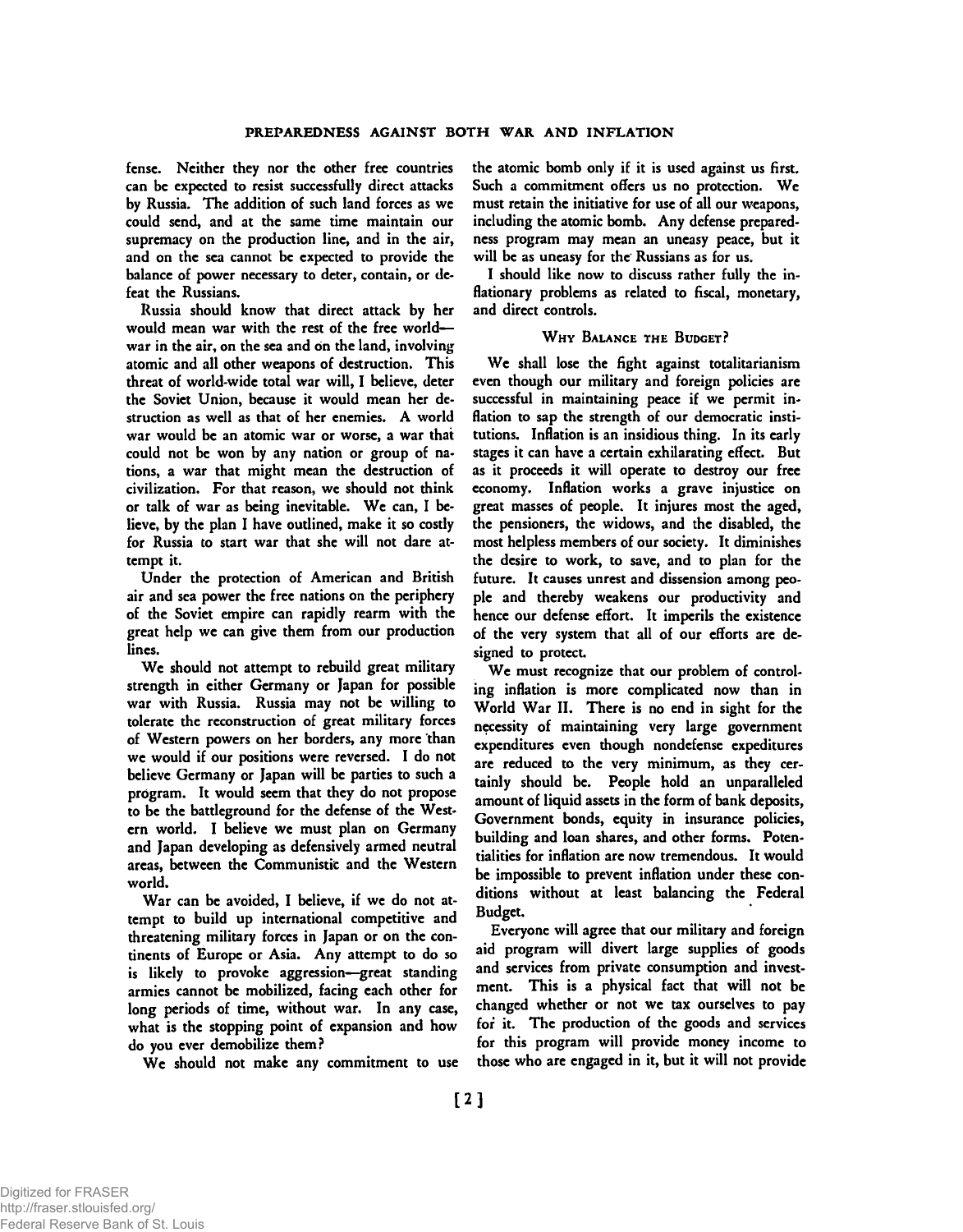a corresponding volume of goods or services for which this income may be spent.

Without a pay-as-you-go tax program the Government will have to borrow to make up its deficit, either from the banks or from the nonbank public. Although borrowing from the public is less inflationary than from banks, there is no assurance that such borrowing could succeed in soaking up the excess funds available for spending. In my judgment, it would be impossible to avoid distructive inflation and further debasement of the dollar if the policy of an unbalanced budget, however financed, were long continued. An over-all complete harness of controls would only postpone the disastrous consequences.

Borrowing from banks creates new money. Borrowing from nonbank sources does not increase the money supply, but it adds to the total volume of the public debt and to the liquid assets held by the public, thus storing up inflationary pressures for the future under present debt management policies. The money supply is already excessive, considering the fact that it is being used less actively than it could be, compared with past experience. In addition, the tremendous amount of other liquid assets held by the public is like money in many respects because it can be turned into money under the present Federal Reserve policy of supporting the Government security market at fixed prices and interest rates.

As inflation proceeds, the desire increases to convert liquid assets into money and then into goods and services. This is what is known as the flight from the dollar. The need to hold money and other liquid assets is not as great today as it has been in the past. This is because of improved insurance and pension provisions for old age. Also the urge to provide for the contingency of depression and unemployment is less compelling. Under these circumstances the more liquid assets the public holds the more likely they are to cash them and spend the proceeds. Thus you can have an inflation even if all Federal deficit financing is done outside the banks.

### How TO RAISE TAX REVENUES

There can be no escaping the fact that a pay-asyou-go tax program will increase the tax burden of all who receive more than a subsistence. We will have to get the money from those individuals and businesses who receive it in relationship to the Government's need and their ability to pay. In this country income and financial resources are broadly distributed. Tax increases to raise 16 billion dollars will likewise have to be broadly distributed.

An increase in individual income taxes should produce about half of the additional revenue required. Since the bulk of the taxable income is in the first taxable bracket, the increase will have to begin there, starting say with a rate of 25 per cent instead of 20, and go all the way up the income scale. There should be an increase in the regular corporation income tax with some credit allowance on that part of income which is disbursed as dividends, these being subject to individual income taxes. We should also greatly strengthen the new excess profits tax law. Excise taxes should be placed on all nonessential goods now exempt and increased on nonessentials now subject to tax.

With the proposed increased tax rates on individual and corporate incomes, it is especially essential that all loopholes in the tax laws be closed. This source alone might provide as much as 3 billion dollars in additional revenue. Exempt income of insurance companies, savings and loan associations, and farm, labor, educational and religious cooperatives, as well as interest from new securities of State and local governments, should be taxed. Depletion allowances should be greatly reduced in accordance with Treasury recommendations, and unusual expenses and promotional and advertising outlays made nondeductible for tax purposes. And there are other loopholes that should be closed. The present capital gains tax is one of these loopholes for tax avoidance. It also promotes inflation, particularly in commodities, real estate and stocks.

To maintain the morale of the taxpayer who pays his honest share of taxes, loopholes must be closed and tax enforcement intensified. The Treasury should have sufficient competent personnel to give the same strict enforcement of tax collection to farmers, professional people, and the small unincorporated businesses as is now applied to other types of taxpayers, notably those whose entire income is subject to withholding taxes.

### CREDIT RESTRAINTS NEEDED

No tax program by itself is sufficient to prevent inflation under the conditions we face. It must be backed up by restrictive credit and monetary meas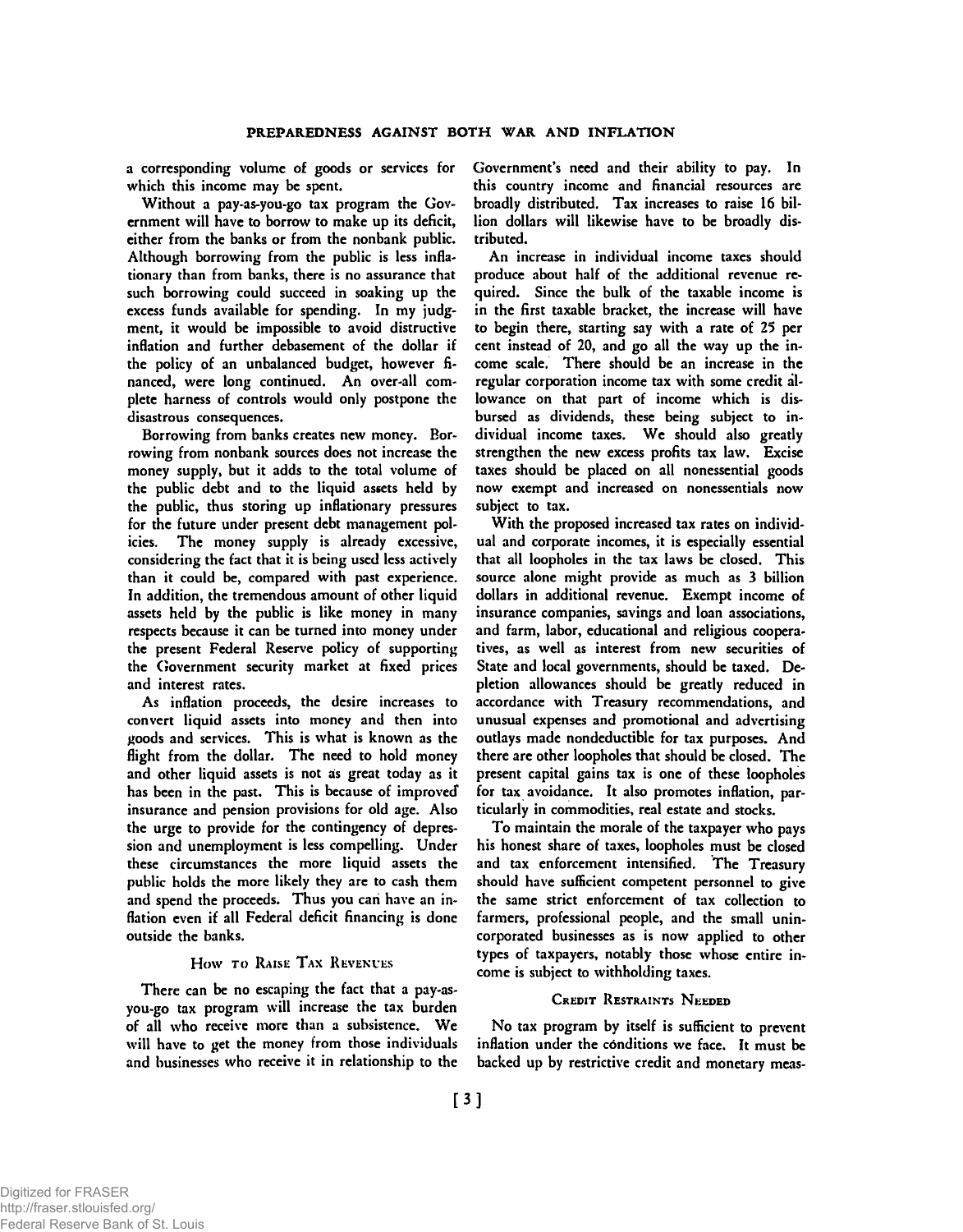ures. Many individuals and corporations, when their expenditures are squeezed by higher taxes, will try to supplement their incomes by borrowing. Other credit demands will continue as there is an increasing effort to borrow to build up inventories, particularly of scarce goods, to take advantage of investment opportunities, and to speculate on the inflationary rise. The harm to our economic stability from such private deficit financing is at least as great as that from deficit financing by the Government. In fact, the whole postwar inflation, and particularly since the Korean outbreak, has been due to private rather than Government deficit spending. If we impose painful taxes to avoid one form of deficit financing we must surely seek out a way to put a check on the other.

To prevent inflation we must stop the over-all growth in credit and the money supply whether for financing Government or private deficit spending. The supply of money must be controlled at the source of its creation, which is the banking system. Under our present powers, the only way to do this is by denying banks access to Federal Reserve funds which provide the basis for a six-fold expansion in our money supply. The only way to stop access to Federal Reserve funds is by withdrawing Federal Reserve support from the Government securities market and penalizing borrowing by the member banks from the Federal Reserve Banks. As long as the Federal Reserve is required to buy Government securities at the will of the market for the purpose of defending a fixed pattern of interest rates established by the Treasury, it must stand ready to create new bank reserves in unlimited amount. This policy makes the entire banking system, through the action of the Federal Reserve System, an engine of inflation.

If access to Federal Reserve credit were strictly limited or denied, and if there were more sellers than buyers of Government securities, then prices of outstanding Government securities would decline and interest rates would rise until the market became self-sustaining. More sellers of Government securities than buyers indicates that the public is not willing to hold at existing rates. The only way to restore the balance is to let interest rates go higher to meet public demands. The Government with the support of the Federal Reserve has the machinery and the power to decree what prevailing interest rates are to be. But lacking the power to require the holding of its securities by the public,

the Government cannot prevent their being offered for sale if the public is not willing to hold at those rates. If interest rates are not to be allowed to rise in response to market forces, then the Government must create all the money it takes to keep rates down. This in effect makes interest bearing money out of all Government securities and adds to the liquidity of all private debt as well. It is hard to conceive of a more inflationary monetary policy.

There is another aspect of an interest rate freeze that under present conditions works to promote expansion of our money supply. Interest rates on short-term Government securities are about half of what rates are on long-term issues. Corporations and other nonbank investors hold short-term securities, however, because they do not wish to take the chance of a market loss on long-term issues should they need their funds. But if the policy as announced by the Secretary of the Treasury is to prevail, that the existing pattern of interest rates will not be allowed to rise, then long-term Government bonds in effect become demand obligations. The lower yielding short-term securities held by nonbank investors will be shifted to the Federal Reserve. This process generates demand for longterm Government securities, helps to maintain a lower long-term rate than would otherwise prevail, and gives the appearance of tremendous success to each Government financing effort. It is, however, a success bought by the creation of tremendous sums of money, at the cost of progressive decline in the value of the dollar.

To allow interest rates on Government securities to respond to the forces of the money and credit market, I realize, raises problems of debt management because of the large volume of debt maturing each year and the demand liabilities in savings bonds. With large and frequent refundings, the process of permitting interest fluctuations involves careful management. If a refunding offering is not in line with market rates, Federal Reserve support is necessary to insure its success.

These are important problems which a frozen pattern of interest rates can avoid. But they are not nearly as formidable as the problems that we take on if we accept a frozen interest rate structure. We cannot prevent increases in the volume of our money if we arc unwilling to deny Federal Reserve credit when inflation is taking place, and to allow interest rates to rise if market forces operate in this direction. Inflation and debasement of the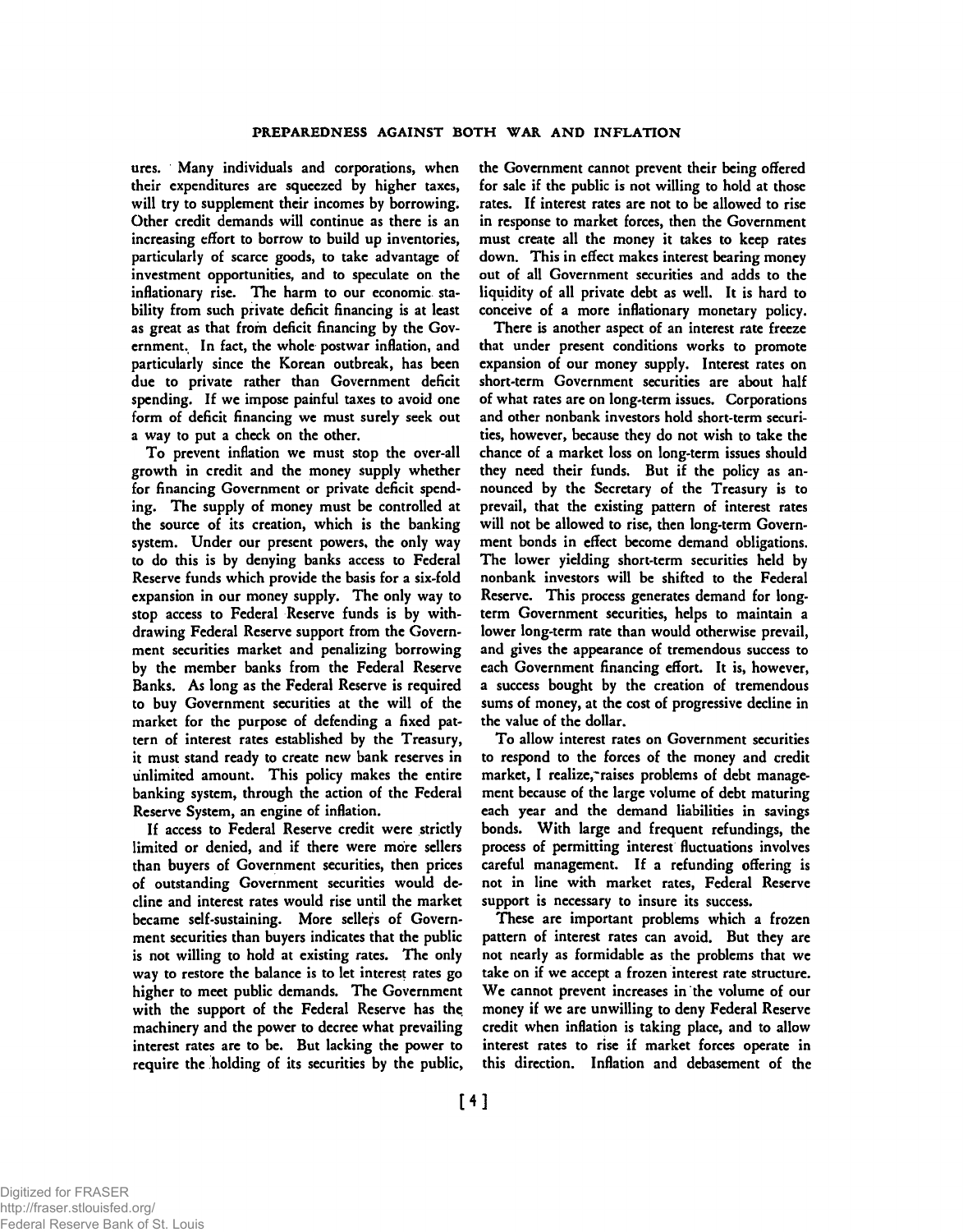value of the dollar is the price we pay for the luxury of a booming Government securities market. Any tax program we are likely to adopt can hardly be adequate to stop inflation in the long run as long as the money and credit floodgates are left open.

If the Federal Reserve is to be required to maintain a fixed pattern of interest rates established by the Treasury, then the System should either be discharged of its responsibility for controlling the volume of credit and money or be given new powers as partial substitutes for those that it is not permitted to use. The limited selective controls which the System now has over certain consumer, real estate, and stock market credit may be useful and desirable, although their effectiveness is certainly much more limited than is generally believed. Authority to increase reserve requirements of all commercial banks would be a partial substitute for traditional credit control powers to enable the System to immobilize new bank reserves arising from its purchases of Government securities in support of the market. Authority would also be needed to require all commercial banks to hold an adequate percentage of their deposits in a special reserve in Government securities, or at their option a like amount in cash. It would likely be essential for the Federal Reserve to have authority to require savings institutions such as life insurance companies, savings banks, and savings and loan associations to hold a certain proportion of their assets in Government securities in order to prevent them from selling in a market supported at pegged prices by the Federal Reserve.

All of these substitute powers would be necessary to compensate for the control over expansion in our money supply that we give up when the interest pattern on Government securities is frozen.

### SELECTIVE PRICE AND WAGE CONTROLS

Fiscal and credit action will have to be buttressed for the present with some rationing and allocations. They will be required to control the use of certain essential goods in short supply and of scarce or critical materials and finished products. To prevent the bidding-up of prices on these items, price controls will be needed. Such controls should be selective, however, and applied only in those limited cases where materials or goods are both essential and in short supply, and removed as soon as they are no longer in short supply or deemed essential.

Over-all price controls are unnecessary and should

not be imposed upon the economy. Price controls cannot be successfully applied unless simultaneously accompanied by allocation and rationing. Price controls alone merely lead to black markets and racketeering, profiteering, and tax evasion. We know from past experience that even during war a comprehensive harness of direct controls unsupported by adequate fiscal and monetary policies did not prevent inflation, but only concealed and postponed the inflationary results. They deal with the effects rather than the causes—they sugar-coat the inflation, so that the public's will to accept the required taxes and credit restraints is weakened and destroyed. There is no substitute for adequate fiscal and monetary measures; with them, the need<br>for direct controls is reduced to a minimum.

for direct controls is reduced to a minimum; One of the worst features of trying to enforce a comprehensive harness of direct controls is that it so regiments the entire economy as to destroy our essential freedoms. It requires the establishment of a huge bureaucracy for policy making, administration, and policing—a most uneconomic utilization of an already short supply of manpower. This cannot be justified. Worst o£ all, such regulation and regimentation, undertaken for any extended period of time, will prove so intolerable that public revulsion will lead to withdrawal of essential support for a program necessary to defend the free world, prevent war, and assure the preservation of the value of the dollar.

Even though I have strongly opposed a general price freeze for the reasons stated, I still feel that it is essential that wage and salary ceilings be put into effect promptly, [allowing up to 10 per cent increase for those who have not had an increase by that amount since 1948]. On an over-all basis, prices are made up largely of wages and salaries, and prices cannot be kept down with continuing increases in wages and salaries. Labor should not object to wage and salary ceilings, so long as any excess profits of corporations are drained off through taxation.

Another reason for a wage freeze is that higher personal income taxes required to balance the budget will reduce the hourly take-home pay of labor, as they must do if they are to be effective. Union leaders are likely to press demands for higher wages to offset this reduction in take-home pay and to maintain labor's standard of living. To grant such wage increases would entirely defeat one